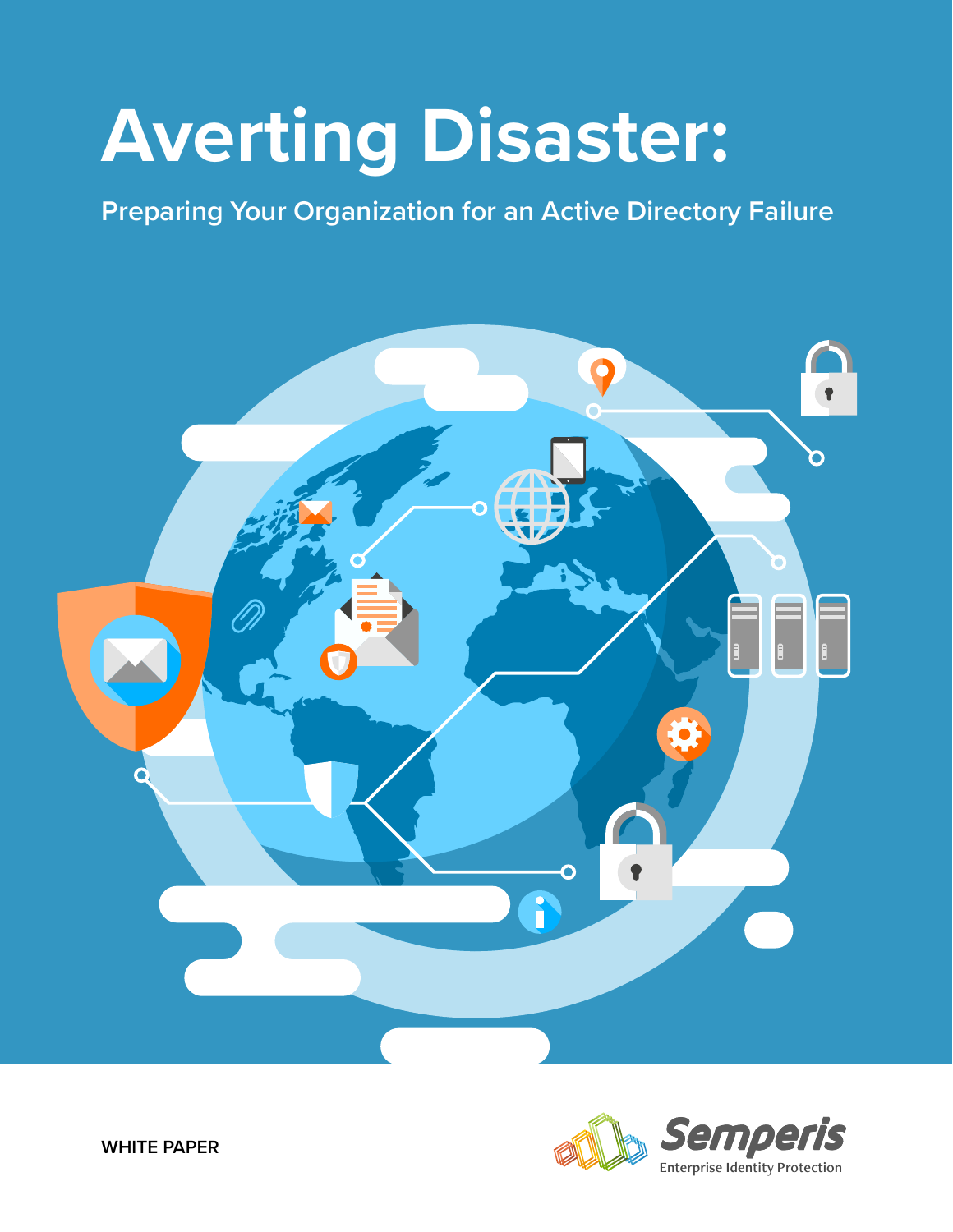### *Abstract*

Since its release in 2000, Active Directory (AD) has become a critical IT infrastructure component that is running in 93% of Fortune 1000 companies<sup>1</sup>, and its importance continues to increase with the growth of on-premises/cloud hybrid identity architectures. This changing technological landscape, combined with the recent rash of cyberattacks, has made it necessary for companies to review and update their existing AD Disaster Recovery plan. Active Directory disasters put organizations at risk, with downtime leading to ceased internal and external communications, lost access to line of business applications, lost revenue and damaged brand reputation. This whitepaper reviews the central role Active Directory plays in the enterprise today, examines the real-life threats and impacts of an Active Directory disaster, and helps you ensure that your organization is prepared for any Active Directory failure.

### *Introduction*

Active Directory is one of the most critical enterprise applications, where downtime is not tolerated. In recent years, businesses have become increasingly dependent on Active Directory due to the widespread adoption of new technologies that require AD authentication and authorization.



<sup>1</sup> **Takeshi Numoto**, CVP STB Marketing, May 2013. Fortune 1000 is US businesses, based on revenue.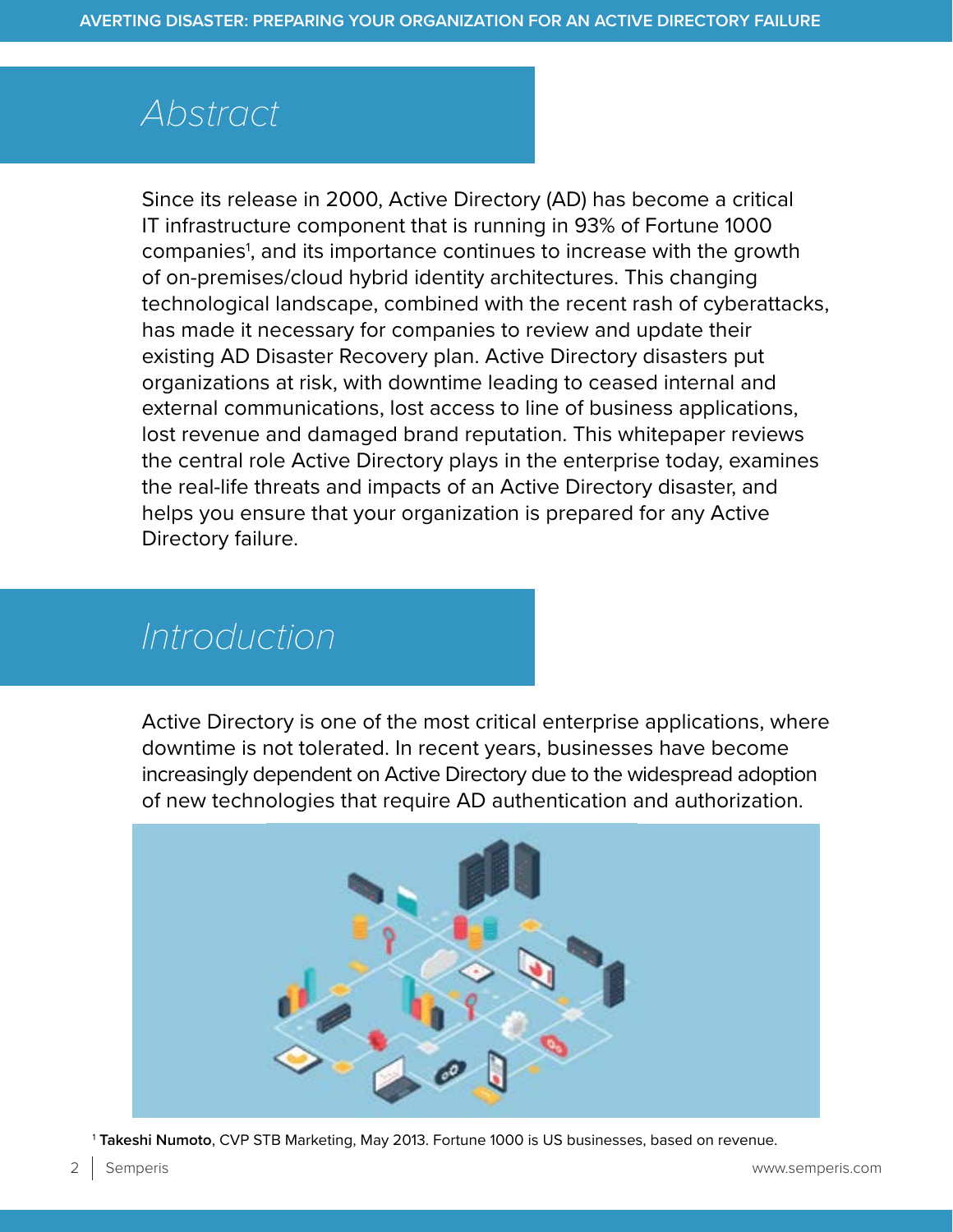The rise of SaaS-based applications, which leverage on-premises systems for authentication and access control, has led to the emergence of the hybrid identity model. In this model, the on-premises Active Directory identity store is coupled with a cloud identity service (identity as a service or IDaaS) to authenticate and authorize users to their applications, regardless of where they are located. This means that a hybrid company's field sales team can access salesforce.com using their corporate AD credentials on their notebooks, tablets, or phones, at any given moment. VPN and remote access also often rely on AD authentication, so any disruption in Active Directory services means that employees cannot perform basic business functions or use critical communications applications platforms, like Exchange or Skype for Business.

This increased dependence on Active Directory has led to greater complexity and risk, and any instance of Active Directory failing can severely harm your organization. A major disaster results in ceased operations, lost revenue and, in rare instances, can put a company completely out of business. In order to protect your organization, and ensure your Active Directory services are functioning properly, it is essential to have a robust Disaster Recovery (DR) plan and perform periodic testing.

# *The Reality of Active Directory Disasters*

Active Directory implementations are highly complex, making the system susceptible to human error, hardware failure and software corruption. Over the past two decades, Active Directory has undergone many modifications and these changes, combined with the new usage landscape and heightened security risks, put AD services in a more precarious position than ever. Even Microsoft has acknowledged the complexity and risks tied to Active Directory, publishing the [Active](https://technet.microsoft.com/en-us/library/planning-active-directory-forest-recovery(v=ws.10).aspx)  [Directory Forest Recovery Guide,](https://technet.microsoft.com/en-us/library/planning-active-directory-forest-recovery(v=ws.10).aspx) to help IT organizations navigate Disaster Recovery.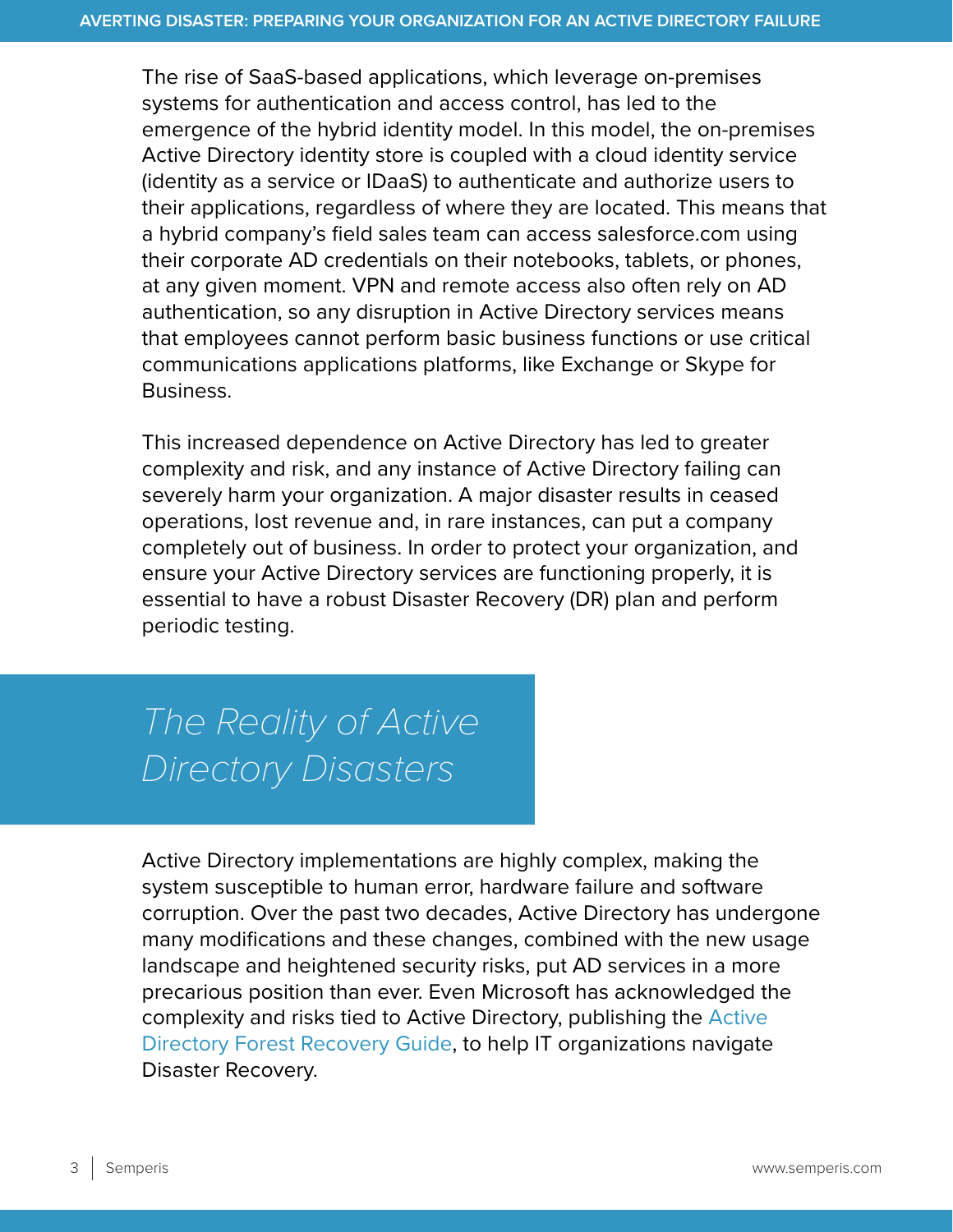While it might seem rare, Active Directory disasters can and do happen. Since Active Directory underpins every local and wide area network service, even the smallest changes to a system as critical as Active Directory can have catastrophic results.

#### **Examples of Active Directory failures include:**

- Schema extension corruption
- Forest functional level raise leading to authentication failure of legacy applications
- Malicious privileged user modifying system permissions
- Ransomware attack encrypting Domain Controllers (DC)
- A single, critical DC failure (e.g. on a site with a single DC)
- Accidental deletion of Group Policies
- Incorrect modifications of critical applications' accounts and groups

These failures interfere with the proper functioning of Active Directory and can be devastating for your business. Recent events expose the vulnerabilities of Active Directory and demonstrate how essential it is to prepare for Disaster Recovery.

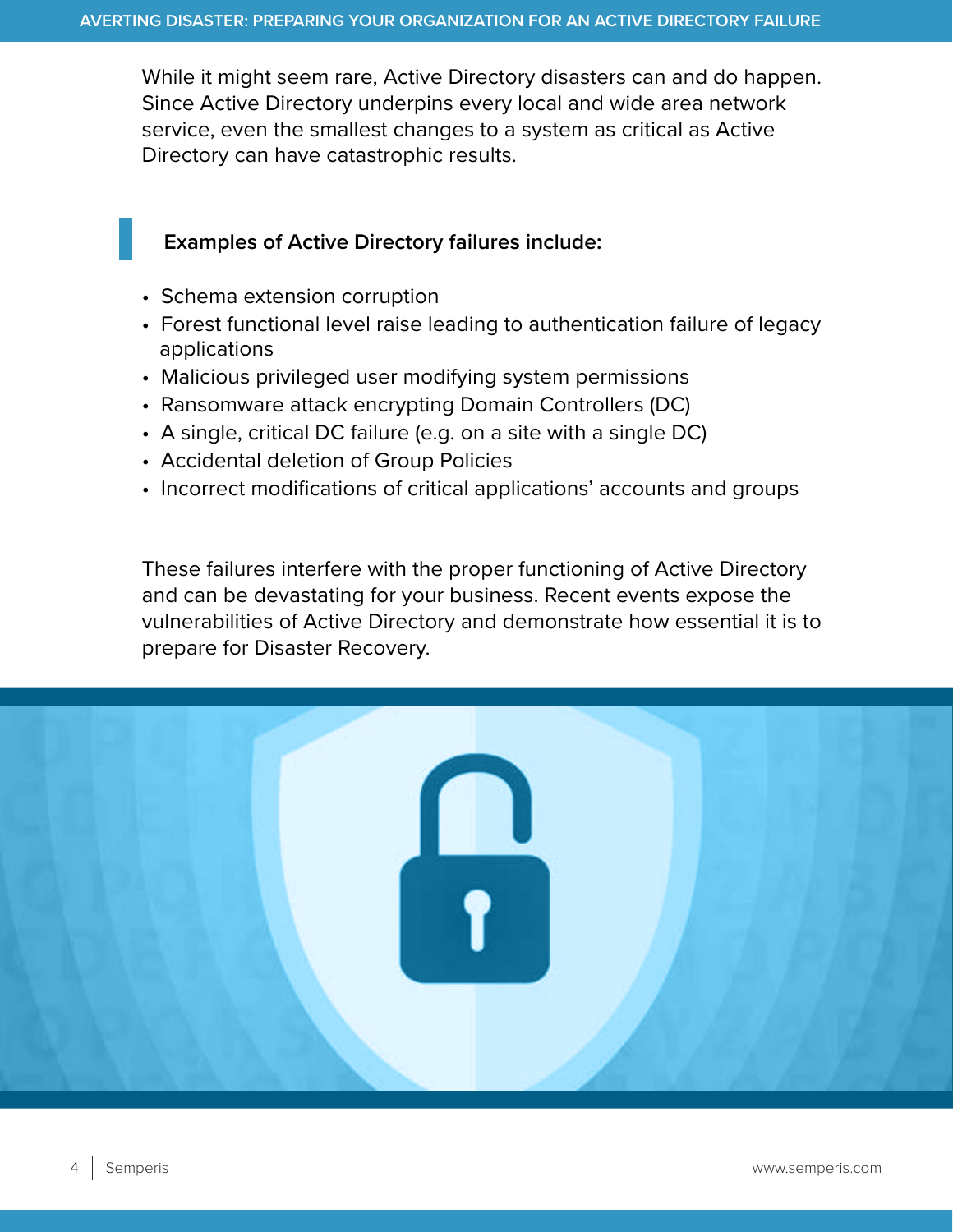#### **How do Active Directory Outages Happen?**

1. **Human Error:** An administrator in a large financial institution changed the SQL server service account password, which halted enterprise-wide database replication and backup jobs. Because this was a change, rather than a deletion, and there was no record of the original password, the organization had no way to revert to the previous password. 1.

1. **Cyberattack:** The "NotPetya" malware attack, which was designed to wipe out hard drives entirely, encrypted the drives of every Domain Controller in a large global organization. As a result, the company was faced with the long, tedious process of recovering the DCs from backup and performing manual AD recovery procedures. 2.

1. **AD Configuration Change:** The upgrade of Active Directory authentication from NTLM v1 to NTLM v2 took down an entire production floor in one of the largest manufacturing companies in the world. Unfortunately, IT personnel performing the upgrade were not aware of the fact that the manufacturing machines were authenticating to AD, and that they were running a legacy software that doesn't support NTLM v2. 3.

1. **Rogue Employee:** A telco provider was shut down with no ability to generate invoices after AD became non-responsive. A 24-hour investigation, in partnership with Microsoft, revealed that read permissions were removed from the configuration partition, resulting in a replication failure. The permissions were restored and the company was operational again, only to face the same situation less than a day later. This time, after the restoration was completed, management was required to review all privileged accounts and only a short list left with the administrative permissions. 4.

1. **Software Malfunction:** An Active Directory glitch caused a two-day service outage at the largest health board in Scotland. Information within AD became corrupt and this corruption quickly replicated throughout the organization, crashing the system and resulting in the cancellation of appointments for  $700$  patients<sup>2</sup>. 5.

1. **AD Upgrade:** A large transportation company upgraded their AD Forest functional level from 2003 to 2012. Initially, the upgrade went as planned and the new functional level was set in the organization. However, a few hours later it became clear that one of the mission critical applications in the organization could not operate in the updated AD environment. The functional level change from 2003 to 2012 was irreversible and, as such, the organization had to re-write application code to support operations at the 2012 functional level, causing severe delays in the invoicing process.  $6.$ 

1. **Natural Disasters:** Hurricanes, earthquakes and other catastrophes have impacted geographically diverse locations. Domain Controller backups in different geographical locations help, but not as much as having an end to end Disaster Recovery plan in place. 7.

<sup>2</sup> **[Rare problem blamed for Glasgow health board IT crash](http://www.bbc.com/news/uk-scotland-glasgow-west-24871333)**, BBC News, November 2013.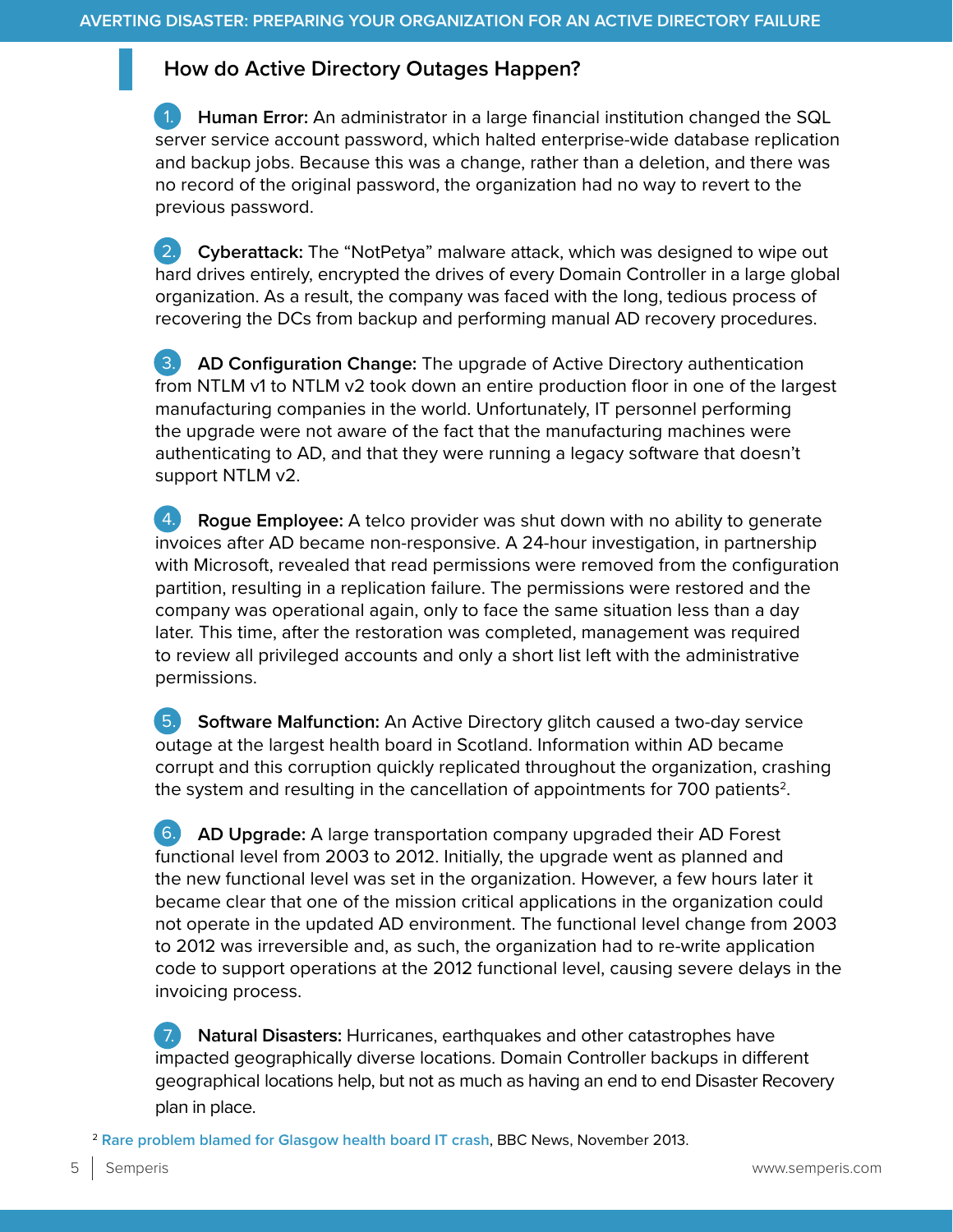# *The Consequences of Downtime*

In today's modern work environment, shareholders, customers and employees have come to expect constant connectivity, where downtime is not an option. An Active Directory failure could result in a myriad of undesirable consequences ranging in severity from a communications outage to a complete standstill of all business processes. Depending on the severity of the outage, AD-related downtime can lead to:

• **Damaged Brand Reputation:** It takes years to build a brand but only minutes to take it down. Any organization that cannot meet their service level agreements, or even perform basic business functions due to a service outage, is at risk of damaging their brand identity. Damage to your brand can have serious financial ramifications as exhibited in Verizon's acquisition of Yahoo. Once Verizon learned that Yahoo had suffered two massive data breaches, the two companies reconfirmed the terms of the sale and Yahoo's sale price was reduced by \$350MM.

• **Lost Revenue:** Time equals money and, in the case of an AD failure, downtime equals lost money. Industry surveys show that companies experiencing downtime lose almost \$9K per minute on average, or a total of \$531K per hour . The average cost of a data center outage has increased 38% over the last three years to  $$740K<sup>3</sup>$ .



### **Cost of Outage by Cause in USD (000)**

<sup>3</sup> **Cost of Data Center Outages**, Ponemon Institute, January 2016.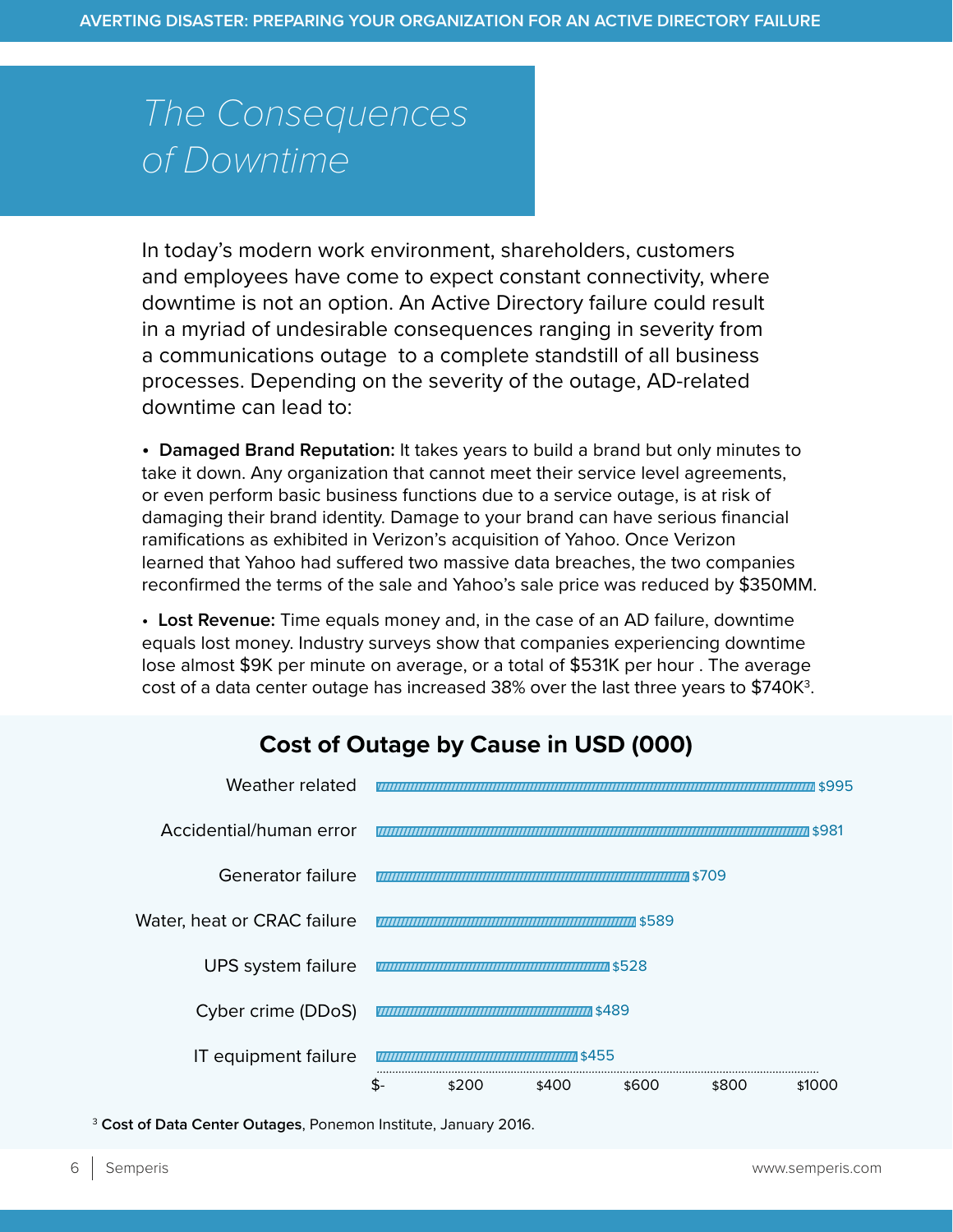Many businesses are aware of the consequences of an Active Directory disaster, but some still do not have a reliable Disaster Recovery plan in place. With the recent rash of cyberattacks, there's never been a better time to review and update your organization's Disaster Recovery plan.

*Revisiting Existing Active Directory Recovery Solutions*

The plan for recovering Active Directory after a technical, physical or cybersecurity event should be an ongoing part of an organization's overall business continuity planning, however some IT professionals rely on archaic Disaster Recovery methods. These methods include:

• **Redundancy:** While Active Directory features a strong redundancy capability, this capability does not provide adequate protection against malware attacks, database corruption and human error. Unfortunately, in these instances, the redundancy is working against you because it replicates the problem.

• **Recycle Bin:** The Recycle Bin feature in Active Directory allows users to restore deleted or lost items, but does not enable tracking or undoing any of the changes made to the system - changes that may result in severe impact to the business.

• **Home Grown Solutions:** IT professionals sometimes devise their own Disaster Recovery solutions. These solutions are error-prone and put your business at risk once the developer leaves the company.

• **Microsoft White Paper for AD DR: [A 47-page detailed guide](https://technet.microsoft.com/en-us/library/planning-active-directory-forest-recovery(v=ws.10).aspx) that is** cumbersome, time- consuming and requires a great deal of manual work. Admins are required to study the workflows in the whitepaper and adapt them to the organization's needs, which means that recovery might take days or even weeks.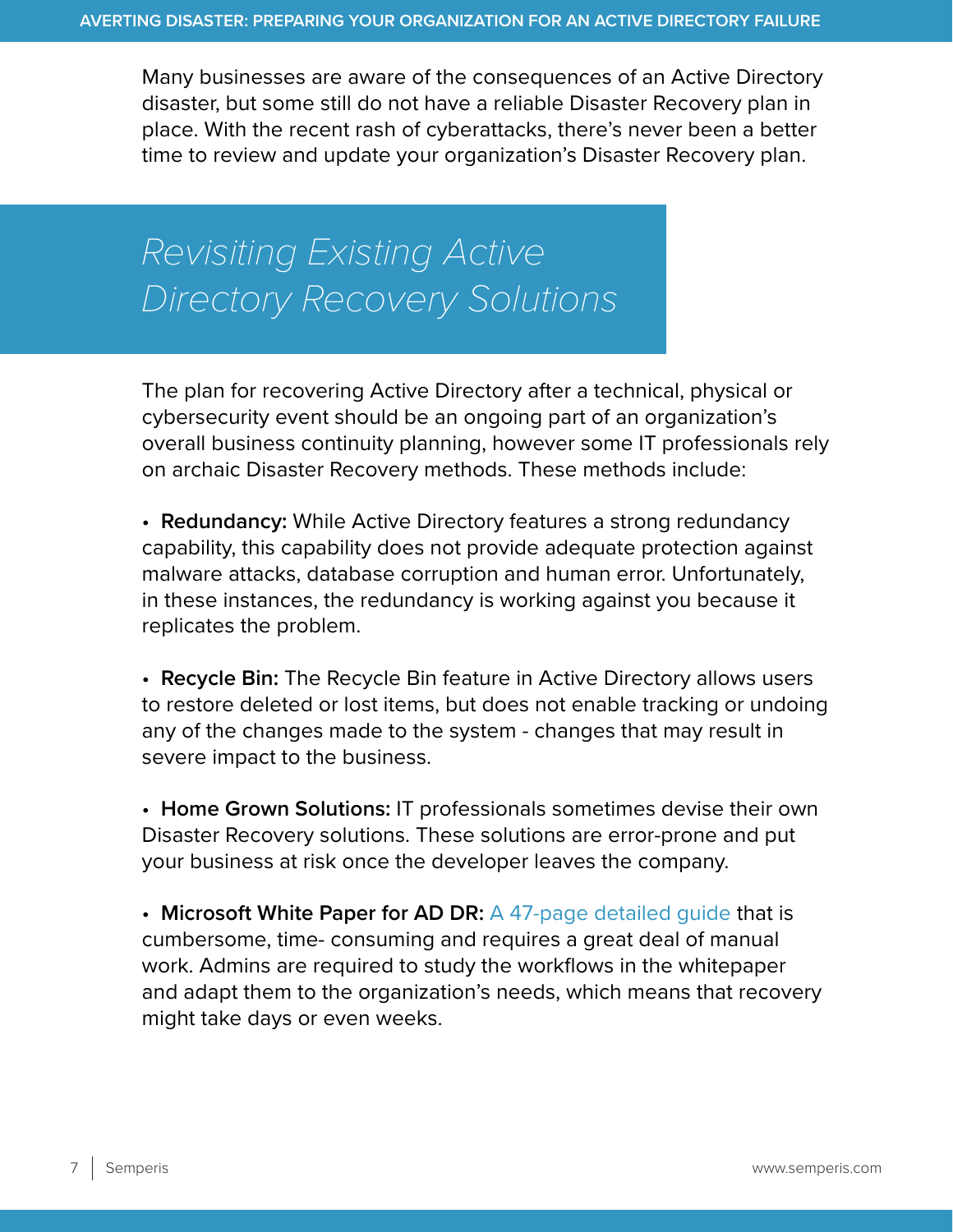'No one ever wants to be in a position where they have to restore Active Directory, but nevertheless you should prepare for the possibility. Good planning and preparation helps to ensure that you will have a minimal number of surprises in the event of a disaster scenario that requires you to perform a restore.' Brian Desmond, Active Directory, 5th Edition

# *Developing Your End to End Disaster Recovery Plan*

When faced with an Active Directory failure, it's essential to recover the application as soon as possible. Semperis provides the only 100% fullyautomated Active Directory Disaster Recovery solution on the market, enabling you to minimize downtime during a disaster and restore business operations. The Semperis Active Directory Forest Recovery solution automatically backs up your AD environment and dramatically reduces the time to restore with an entire Forest recovery taking, on average, 30 minutes to complete. That's a savings of roughly \$531K per hour of downtime, depending on the disaster scenario.

In the unfortunate event of an Active Directory outage, the Semperis solution enables you to get your business back up and running in three quick steps: simply select your scenario, determine the recovery point and restore services.